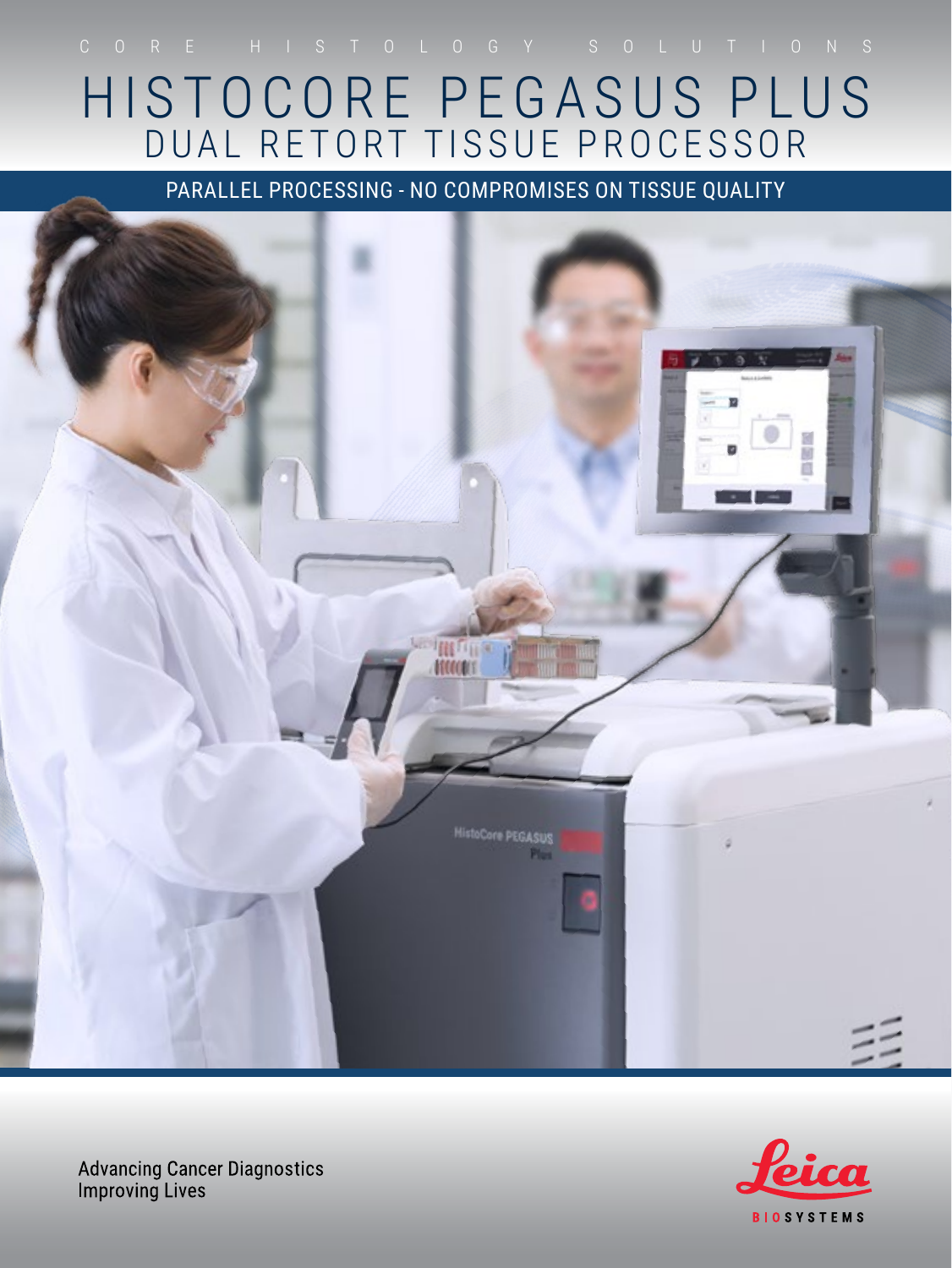# D O N'T C O M P R O M I S E ON TISSUE QUALITY

Biopsies, large, or fatty specimens; different tissues need different treatments. The HistoCore PEGASUS tissue processor gives you the flexibility to run parallel protocols on a single instrument. Ensure optimal conditions for each tissue type without slowing down your laboratory.



### YOUR WORKFLOW, YOUR WAY

Establish a workflow that meets the demands of your laboratory. A dual retort system enables you to fit in additional runs without compromises on tissue quality.



### BUILT-IN DENSITY METER

A built-in density meter monitors reagent concentration and alerts users in case of deviations to protect the tissue integrity.



### DELIVER RESULTS. **CONSISTENTLY**

Pre-installed validated protocols, including two xylene-free options, give you the flexibility to process different tissue types with consistent quality.

#### FOR USE BY HEALTHCARE PROFESSIONALS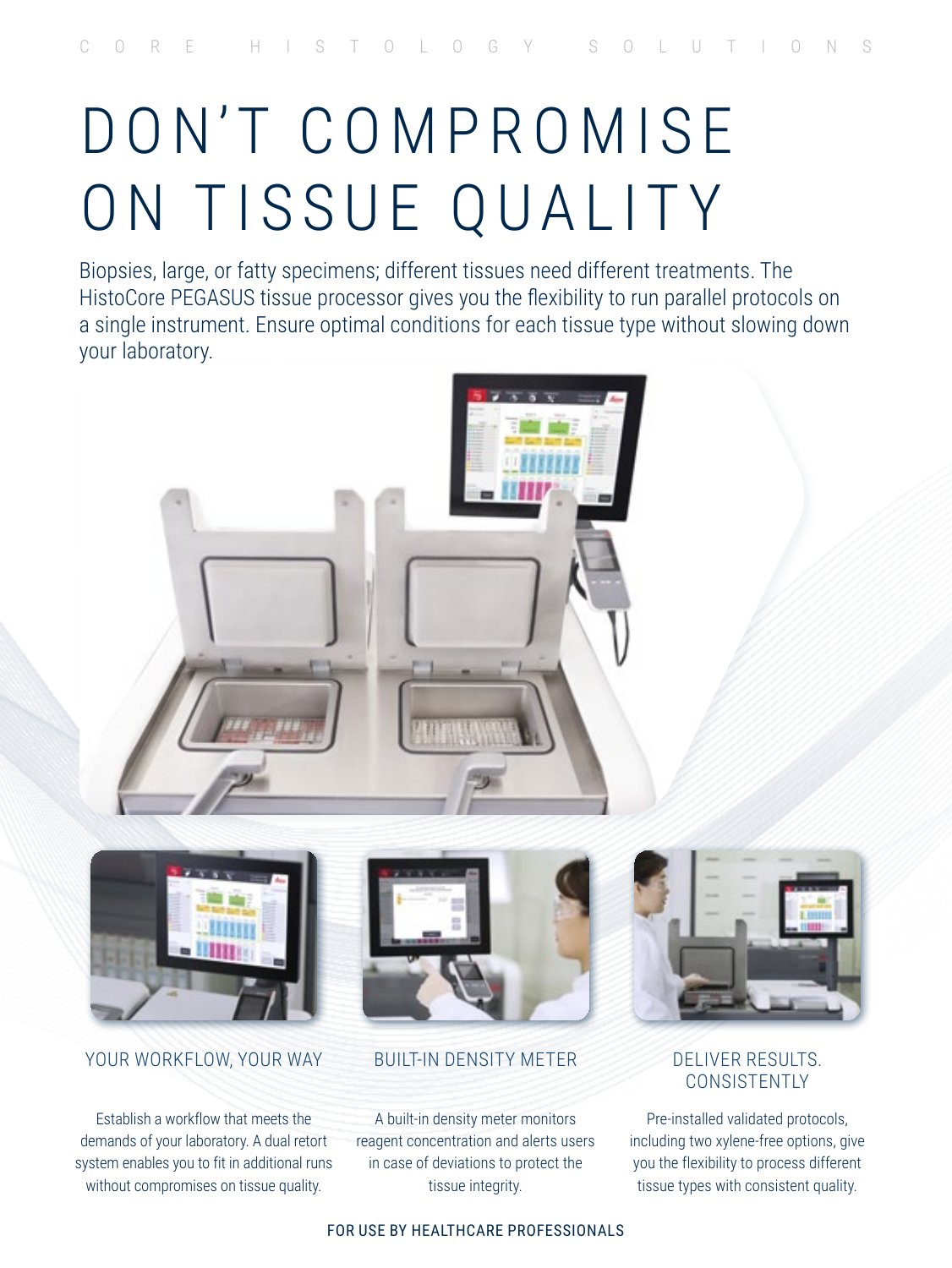# GAIN CONFIDENCE IN YOUR RESULTS

The HistoCore I-Scan technology enables you to capture each cassette individually, including cassette ID, quantity and color. Use the scanner as well to track basket ID, user ID, and reagent information for an integrated solution.





### OPTIMIZED REAGENT MANAGEMENT SYSTEM

Precise reagent management system for reduced reagent consumption and exchange workload.



### AUTOMATED REPORTING

Easy access to the recorded data gives you control over your tissue processing reports while minimizing manual documentation, maximizing confidence.



### THE INSTRUMENT THAT LIGHTS YOU THE WAY

Backlighting allows you to check the reagent level easily. Once the reagent has expired, the respective reagent bottle gives you a visual reminder. If the reagent bottle is not connected correctly, the backlight will turn off.